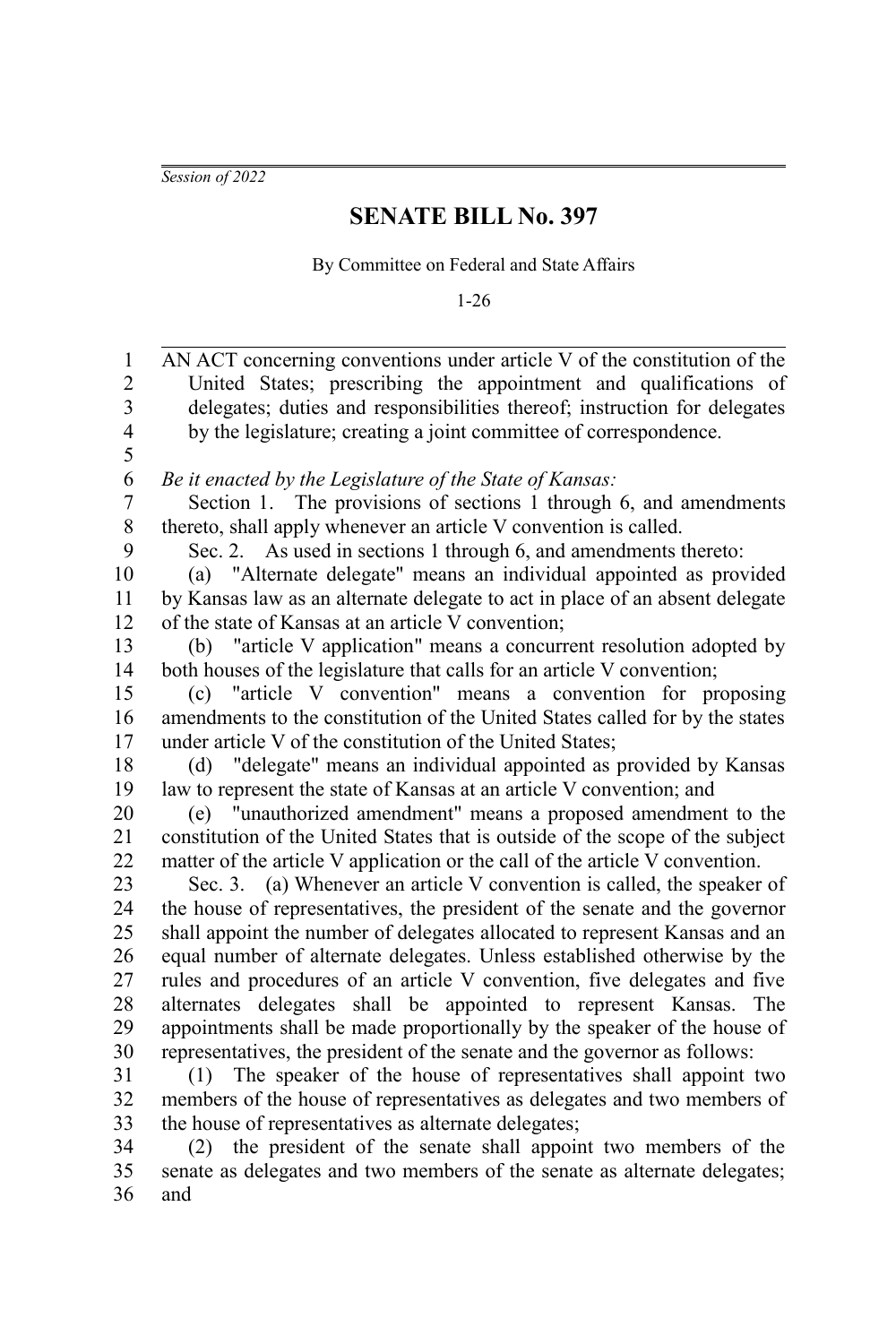(3) the governor shall appoint one member from either the house of representatives or the senate as a delegate and one member from either the house of representatives or the senate as an alternate delegate. 1 2 3

4 5

6

(b) The term for each delegate and alternate delegate appointed begins with the call of the article V convention and ends on the day of the final adjournment of the convention, unless the delegate is recalled.

(c) (1) The speaker of the house of representatives, president of the senate or governor may at any time recall any delegate or alternate delegate appointed by such officer. The legislature may recall any delegate or alternate delegate appointed by the governor by adoption of a concurrent resolution that provides for such recall, or if the legislature is not in session, the legislative coordinating council may recall any delegate by a majority vote. The house of representatives may recall any delegate appointed by the speaker by adoption of a resolution that calls for such recall. The senate may recall any delegate appointed by the president by adoption of a resolution that calls for such recall. 7 8 9 10 11 12 13 14 15 16

(2) Any delegate that is recalled shall be replaced by an alternate delegate appointed by the same officer that made the original appointment of the recalled delegate. When an alternate delegate is appointed as a delegate, the officer that made the original appointment of the alternate delegate shall appoint a new alternate delegate. 17 18 19 20 21

(d) Any vacancy in the delegation shall be filled in the manner provided by law. 22 23

(e) The secretary of state shall certify in writing to the article V convention the identity of the delegates appointed or dismissed and the filling of any delegation vacancy. 24 25 26

Sec. 4. (a) Each delegate and alternate delegate shall reaffirm an oath to support the constitution of the United States and the constitution of the state of Kansas and faithfully abide by and execute any instructions to delegates and alternate delegates adopted by the legislature. 27 28 29 30

(b) No delegate or alternate delegate may vote at an article V convention to consider or approve an unauthorized amendment. 31 32

(c) A vote cast by a delegate or an alternate delegate at an article V convention on an unauthorized amendment or on any other measure that is outside the scope of the limits placed by the article V application or the instructions provided pursuant to section 6, and amendments thereto, is void. 33 34 35 36 37

(d) Any delegate or alternate delegate who votes or attempts to vote on an unauthorized amendment or on any other measure that is outside the scope of the limits placed by the article V application or the instructions provided pursuant to section 6, and amendments thereto, may be immediately dismissed as a delegate upon the vote of a majority of the other appointed delegates. 38 39 40 41 42 43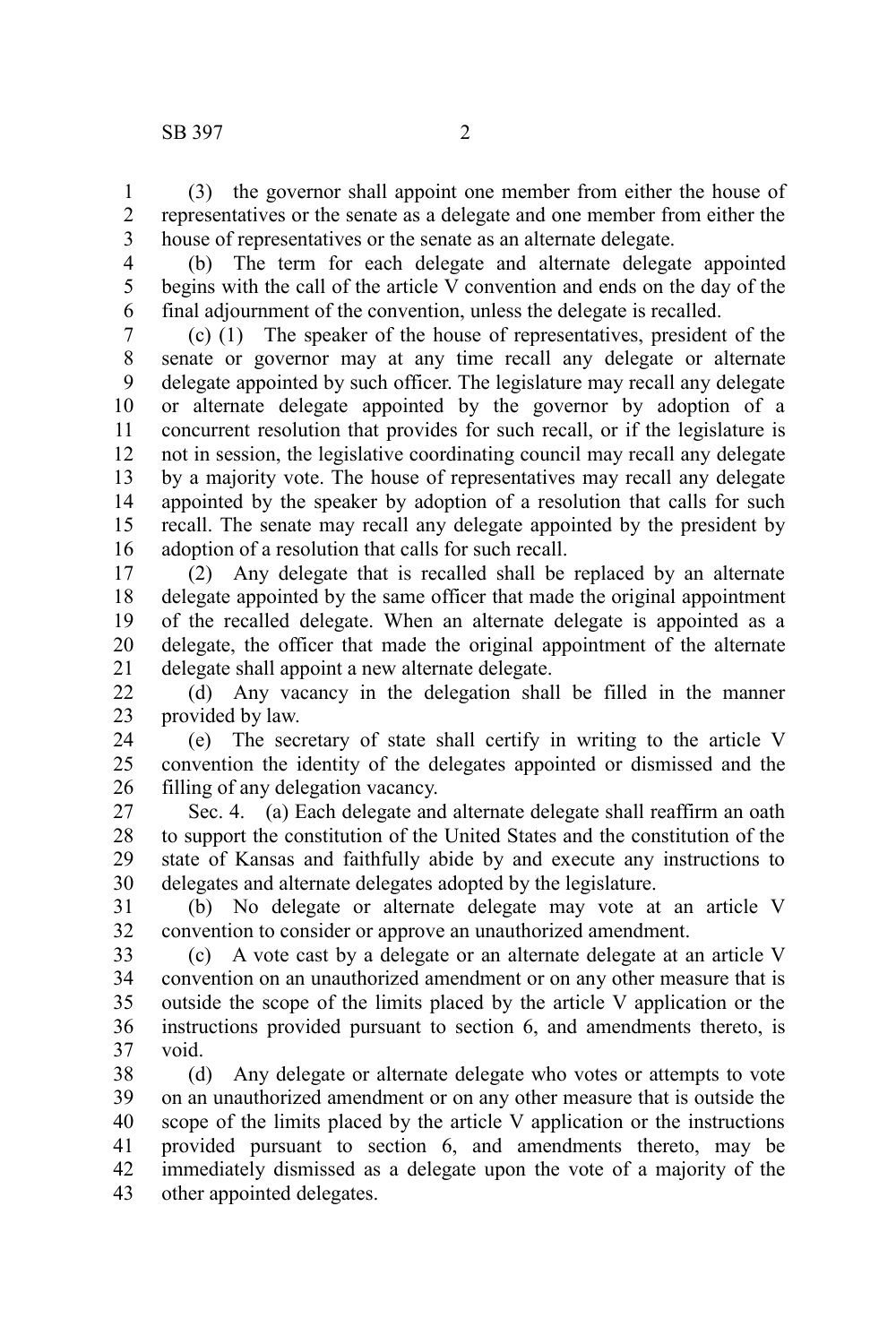Sec. 5. (a) After an article V convention is called, the legislature shall ate a joint committee of correspondence responsible for create a joint committee of correspondence responsible for communications with the delegates to the article V convention. The membership of such committee shall consist of five members as follows: 1 2 3 4

(1) The speaker of the house of representatives;

5 6

(2) the senate president;

(3) one member of the house of representatives elected by the members of the house of representatives; 7 8

- (4) one member of the senate elected by the members of the senate; and 9 10
- 11

(5) the governor.

(b) The delegates shall direct all communications regarding the article V convention to the joint committee of correspondence, including the proposed adoption or modification of rules governing the convention, the language of any proposed amendment under discussion, administrative matters or any other matter requiring guidance. If the joint committee of correspondence does not render a decision on the proposed adoption or modification of rules governing the convention within 48 hours of receiving notification from the delegates, the delegates shall presume that the committee approves the proposed adoption or modification of such rules. 12 13 14 15 16 17 18 19 20 21

(c) (1) A delegate, the speaker of the house of representatives, the president of the senate or the governor may request the joint committee of correspondence to render an advisory determination as to whether an action or an attempt to take action by a delegate is outside the scope of the article V application or the instructions provided pursuant to section 6, and amendments thereto. Upon receipt of such request, the joint committee of correspondence shall render such advisory determination.  $22$ 23 24 25 26 27 28

(2) The joint committee of correspondence shall render an advisory determination pursuant to subsection  $(c)(1)$  in any manner considered appropriate by the committee, or as required by the instructions provided pursuant to section 6, and amendments thereto. Such advisory determination shall be rendered within 24 hours after receiving a request for a determination. The joint committee of correspondence shall provide a copy of such advisory determination in the most expeditious manner possible to all of the delegates. 29 30 31 32 33 34 35 36

Sec. 6. (a) At the time delegates and alternate delegates are appointed, the legislature shall adopt a concurrent resolution to provide instructions to the delegates and alternate delegates regarding the following: 37 38 39

40

- (1) The rules of procedure; and
- (2) any other matter relating to the article V convention that the legislature considers necessary. 41 42
- (b) If the legislature is not in session at the time delegates and 43